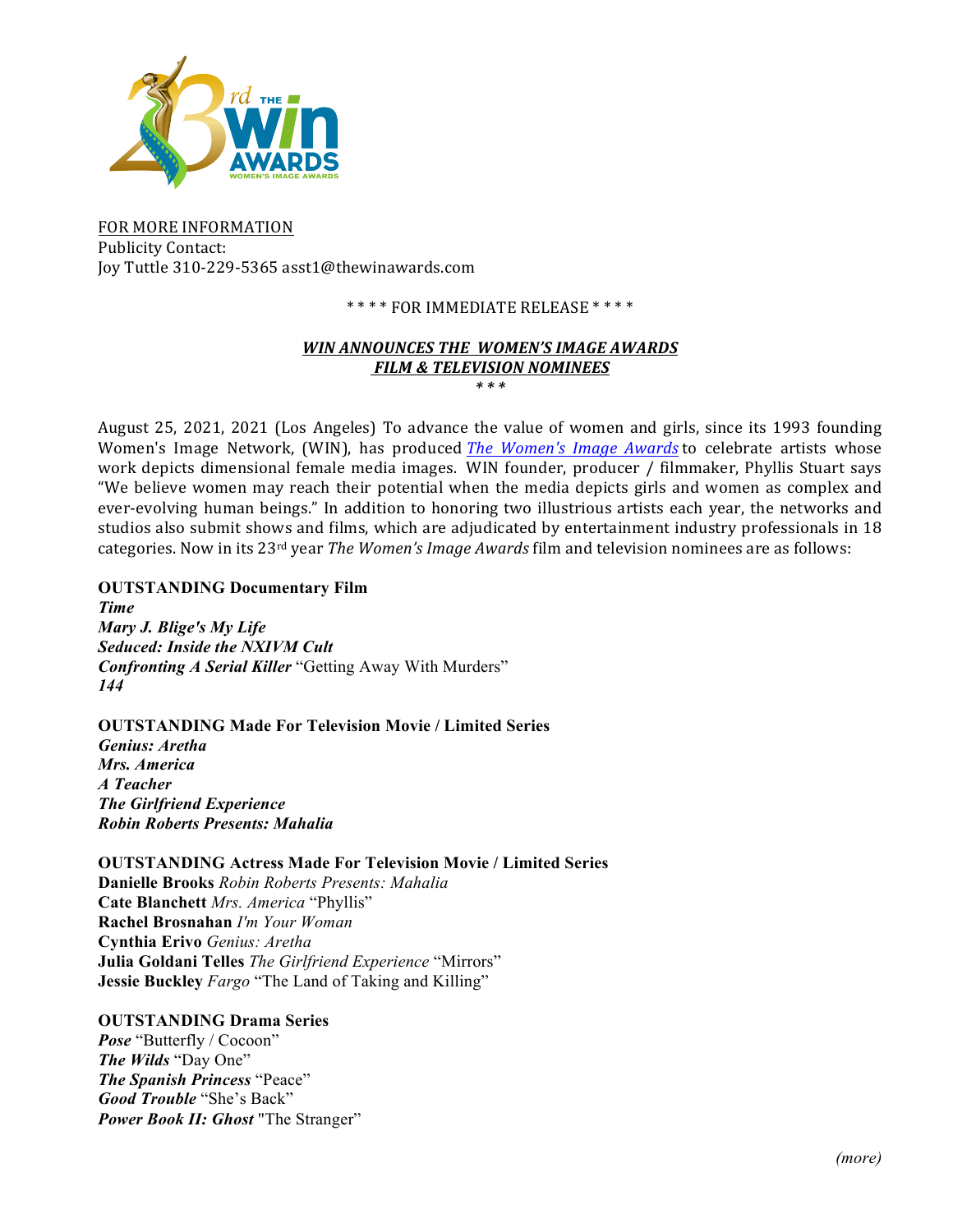# **OUTSTANDING Actress Drama Series**

**Brandee Evans** *P-Valley* "Belly" **Rebecca Breeds** *Clarice* "The Silence is Over" **Chiara Aurelia** *Cruel Summer* "Happy Birthday, Jeanette Turner" **Sonequa Martin-Green** *Star Trek: Discovery* **Jennifer Beals** *The L Word: Generation Q* "Lapse in Judgment"

#### **OUTSTANDING Comedy Series**

*Zoey's Extraordinary Playlist The Bold Type Run the World Home Economics Blindspotting* 

#### **OUTSTANDING Actress Comedy Series**

**Sasheer Zamata** *Home Economics* "Pilot" **Bresha Webb** *Run the World* "Phenomenal Women" **Jane Levy** *Zoey's Extraordinary Playlist* "Zoey's Extraordinary Double Date" **Jasmine Cephas Jones** *Blindspotting* "Pilot" **Meghann Fahy** *The Bold Type* "Lost"

### **OUTSTANDING Reality Series**

*Impact with Gal Gadot* **"Ice Breakers"**  *Dr. Oakley, Yukon Vet* "Don't Be Mean, Wolverine" *Trafficked with Mariana van Zeller "*Guns" *Crikey! It's a Baby*

#### **OUTSTANDING Actress Reality Series**

**Dr. Michelle Oakley** *Dr. Oakley, Yukon Vet* "Don't Be Mean, Wolverine" **Bindi Irwin** *Crikey It's A Baby*  **Dr. Sandra Lee** *Dr. Pimple Popper* "Season's Squeezings"

### **OUTSTANDING Show Produced by a Woman**

**Dahvi Waller, Stacey Sher, Cate Blanchett, Anna Boden, Coco Francini** *Mrs. America* **Yvette Lee Bowser** *Run the World* "Phenomenal Women" **Courtney A. Kemp** *Power Book II: Ghost* "The Stranger" **Katori Hall** *P-Valley* "Murda Night" **Suzan-Lori Parks** *Genius: Aretha*

#### **OUTSTANDING Film Produced by a Woman Jessica Chastain, Kelly Carmichael, Rachel Shane, Gigi Pritzker** *The Eyes of Tammy Faye*  **Cecilia Peck, Inbal B. Lessner, India Oxenberg** *Seduced: Inside the NXIVM Cult*

### **OUTSTANDING Film OR Show Written by a Woman Anja Marquardt** *The Girlfriend Experience* "Integration" **Sharon Hoffman** *Mrs. America* "Jill" **Samantha McIntyre** *Zoey's Extraordinary Playlist* "Zoey's Extraordinary Mystery" **Leigh Davenport** *Run the World* "Phenomenal Women" **Courtney A. Kemp** *Power Book II: Ghost* "The Stranger"

### **OUTSTANDING Film Directed by a Woman**

**Regina King** *One Night In Miami Julia Hart I'm Your Woman*  **Freida Lee Mock** *Ruth: Justice Ginsburg In Her Own Words*  **Cecilia Peck** *Seduced: Inside the NXIVM Cult* **Elizabeth Rohm** *Girl in the Basement*